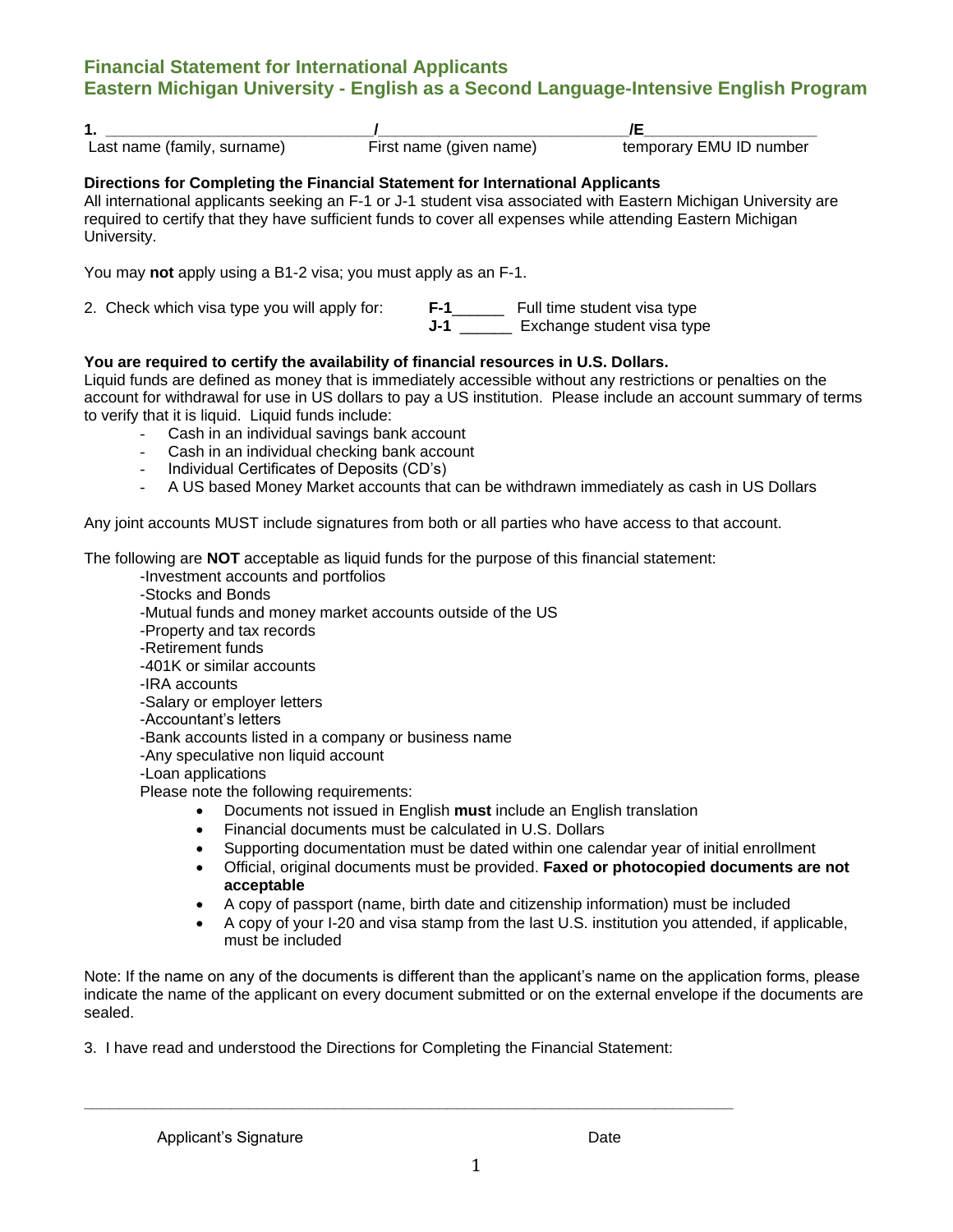#### **4. \_\_\_\_\_\_\_\_\_\_\_\_\_\_\_\_\_\_\_\_\_\_\_\_/\_\_\_\_\_\_\_\_\_\_\_\_\_\_\_\_\_\_\_\_\_\_\_\_/E\_\_\_\_\_\_\_\_\_\_\_\_\_\_\_\_\_\_\_\_\_\_\_** Last name (family, surname) First name (given name) temporary EMU ID number

## **Source of liquid funding in US Dollars (See next page for explanation).**

*Complete the table with the amount available to you for your first year of study. Provide documentation as indicated.*

| Personal (student's) liquid funds in US Dollars<br>Provide a bank official's signature.                                                                                                              |  |
|------------------------------------------------------------------------------------------------------------------------------------------------------------------------------------------------------|--|
| Parent and/or sponsor liquid funds in US Dollars<br>Complete parent/sponsor section and provide a<br>bank official's signature (see below).                                                          |  |
| Government (U.S. or international) or other<br>source (please specify) in US Dollars<br>Attach a signed, official financial award letter<br>and supporting documentation detailing terms of<br>award |  |
| Other liquid funds (please specify type and<br>provide documentation) in US Dollars                                                                                                                  |  |
| Minimum estimated total in US Dollars<br>This total should equal or exceed \$30,483 USD<br>for one academic year, plus an additional \$6,325<br>for each dependent.                                  |  |

### **You will be responsible for all costs for the entire length of study in your program.**

### **No faxes or photocopies are accepted.**

#### **Bank Official's Certification of Student's Personal/Parent's/Sponsor's sources of liquid funding in US Dollars**

I certify that I have read the financial information given by the applicant on this form (Sources of liquid funding in US Dollars), that it is true and accurate, and that liquid funds in US Dollars are immediately available as stated. ). All signatures must be officially witnessed. A separate, original bank statement on letterhead with bank official's signature and complete account information listing the liquid funds in US Dollars is also acceptable documentation of funding. **Each bank statement and account must have that bank official's signature.**

Account holder's name in English:

Account holder's name in the native language script: \_\_\_\_\_\_\_\_\_\_\_\_\_\_\_\_\_\_\_\_\_\_\_\_\_\_\_

Bank official's signature Date Date Date Date

Bank official's name (print) Title

Name, address, phone number, fax, web site and e-mail address of bank

Place official bank stamp, seal or business card in the box below: